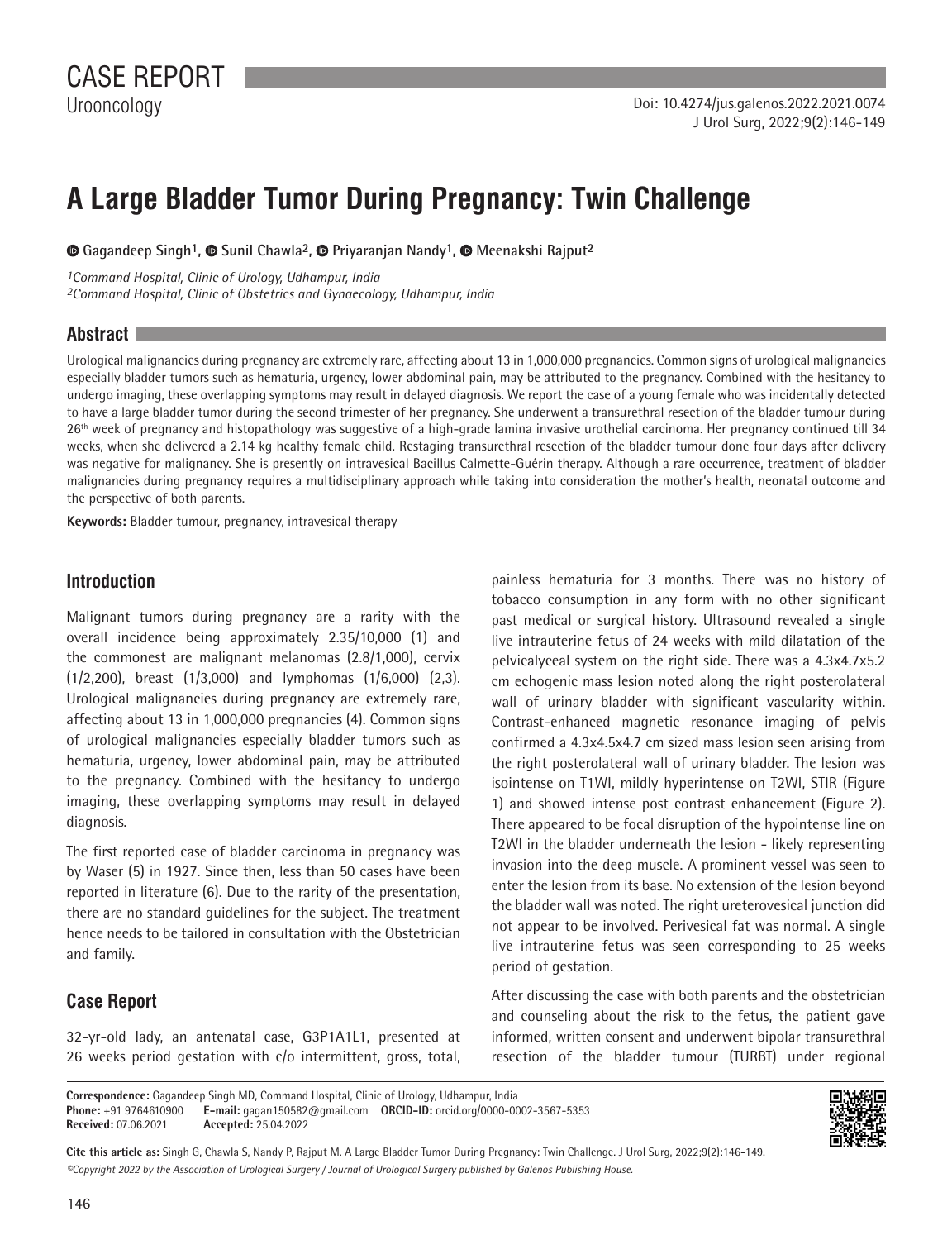anaesthesia. Intraoperative finding - large 5x5 cm frondy growth with broad base and foci of calcification over the right lateral wall away from the right ureteric orifice. Histopathology revealed high grade papillary urothelial neoplasm with evidence of invasion of underlying lamina propria; single focus of deep muscle seen in the TURBT specimen did not show definite evidence of invasion. Extensive pleomorphism and calcification were seen, however these cells were negative for Vimentin on immunohistochemistry. The case was discussed with the couple and it was decided to defer Restaging TURBT till delivery.

Pregnancy was continued until 34 weeks in view of intrauterine growth retardation. She underwent spontaneous normal delivery and delivered a 2.14 kg healthy female child. She then underwent restaging TURBT under regional anesthesia 4 days after the delivery. Intraop finding - no recurrence, deep muscle biopsies were taken from the scar site. Histopathology the biopsy result was negative for malignancy. Thereafter, in view of high-risk bladder cancer, the patient was started on intravesical therapy - 80 mg intravesical Bacillus Calmette-Guérin (BCG) as per the SWOG regime 4 weeks after the surgery. She has been on regular therapy and follow-up as per National Comprehensive Cancer Network (NCCN) guidelines and is recurrence free at 1 yr follow-up (7).



**Figure 1.** T1 and T2 WI of bladder tumour



**Figure 2.** Intense post contrast enhancement

# **Discussion**

Urological malignancies in pregnancy are a rarity, with an approximate incidence of 0.0013%. The commonest tumors are renal tumors, followed by bladder tumors and finally pheochromocytomas. Bladder tumors during pregnancy have been described since 1927, with transitional cell carcinoma (TCC) being the most common (70%) (6). The objective of this case report is to highlight the multidisciplinary care and selective approach involved in the management of bladder cancers, which present during pregnancy.

It has long been debated in the literature whether pregnancy plays a potential "protective" or "increased risk" role in the occurrence and spread of cancer. The antigens of the fetus are tolerated by the immune system of the mother. The point to be considered is whether this state of tolerance of the immune system of the mother "protects or potentiates" the development of cancer. Some theories state that pregnancy is a state of immunosuppression to tolerate the antigens of the fetus, however, this state of immunosuppression is specific only to fetal antigens as pregnant ladies mount an adequate immune response to all other antigens: Viral, bacterial, helminthic or neoplastic.

In the general population, TCC account for more than 90% of bladder cancers and superficial cancers account for more than 70% of newly diagnosed bladder TCCs. Painless hematuria is the commonest presentation in bladder tumors (80-90%). In pregnant women, however, the presentation is often delayed as urinary symptoms in pregnancy are often ignored and hematuria mistaken for vaginal bleeding. Thus, unwarranted obstetric examination is often carried out in these patients to rule out causes such as placenta praevia and abruptio placenta (8). When correctly identified as hematuria, complete evaluation should be conducted and bladder cancer should be considered in the differential diagnosis. Cystitis is the most common cause of hematuria in pregnancy (9), but hematuria not responding to antibiotic warrants complete detailed evaluation. Ultrasonography of the bladder is useful, but in no way diagnostic, as half of the cases were identified on ultrasonography. Flexible cystoscopy under local anesthesia is an extremely useful option in evaluating hematuria in pregnancy.

Imaging during pregnancy is also a dilemma. Computed tomography scan is contraindicated due to the well-known factor of radiation exposure. Hence, magnetic resonance imaging is the imaging modality of choice for the evaluation of bladder tumors during pregnancy.

The factors, which decide the treatment are the trimester of pregnancy at which the patient has presented and the stage of malignancy (10). Patients are stratified into low,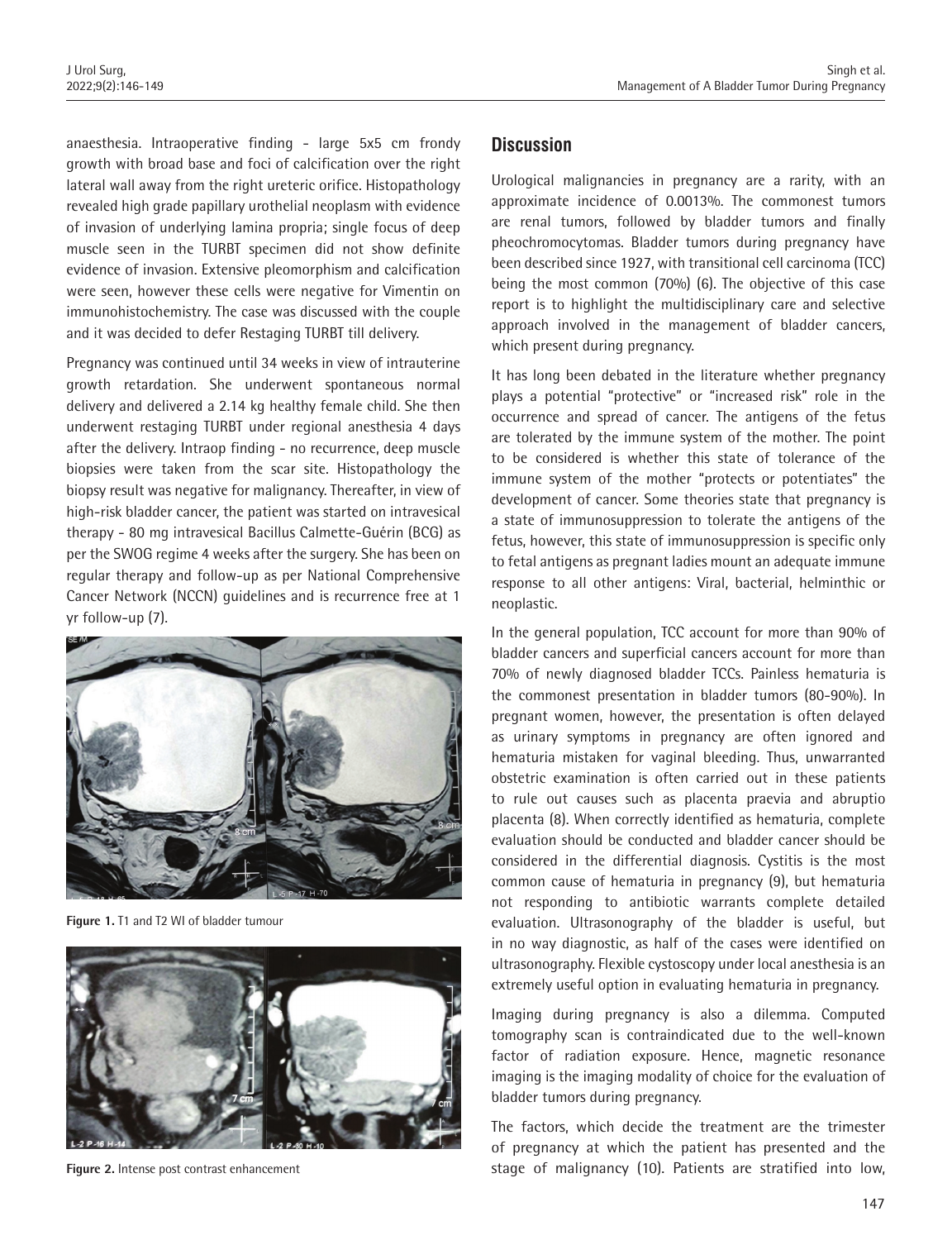intermediate and high-risk groups based on the AUA Risk Stratification criteria for non-muscle invasive bladder cancer (NMIBC). Thereafter, they may be managed as per the NCCN Guidelines Version 3.2021 for NMIBC (7). Options for intravesical therapy include gemcitabine, mitomycin and BCG. There is a high risk of local vesical irritative symptoms, which however is mild and transient. Systemic side effects though rare may range from mild symptoms to severe illness (e.g. sepsis, arthritis). There are only two case reports of intravesical therapy during pregnancy (11,12) with normal fetal outcomes reported in both. Due to the known embryotoxicity of live vaccines like BCG and systemic chemotherapy like mitomycin, great caution needs to be exercised in the use of these agents during pregnancy (13). A more pragmatic approach would be to continue the patient on 3 monthly followup cystoscopy and defer the use of intravesical therapy till termination of pregnancy. In patients with muscle-invasive bladder carcinoma, with or without lymph node involvement, neoadjuvant platinum-based chemotherapy followed by radical cystectomy is the treatment of choice (7). The deciding factor whether to proceed with the termination of pregnancy and further treatment or to initiate chemotherapy during pregnancy or after completion of pregnancy would be the trimester of pregnancy. Complications of chemotherapy during pregnancy, such as intrauterine ototoxicity (14), intrauterine growth retardation and pre-term contractions, should be discussed with the patient. It is advisable to perform the radical cystectomy 3-4 weeks after delivery to minimize the increased risk of blood loss due to pregnancy induced pelvic congestion. In patients with metastatic bladder cancer, palliative chemotherapy is the only treatment option.

Except for the early first trimester, when there is a high risk of miscarriage, TURBT can be performed at any time during the surgery. Spinal anesthesia is considered a safer alternative than general anesthesia. A bipolar technique with a lesser incidence of bladder perforation and electrolyte imbalance is a better option than the monopolar technique. The decision for normal vaginal delivery or cesarean section should be based on obstetric and fetal factors. Theoretical risks of obstructed labor due to large bladder tumour, the dissemination of the tumor during the passage of the fetus through the birth canal, injury to the bladder during cesarean section should also be taken into consideration. Treatment goals should include postponement of delivery beyond 35-37 weeks of gestation, whenever possible, to safeguard neonatal outcome (14).

## **Conclusion**

Although a rare occurrence, bladder malignancy should be considered a possible diagnosis when pregnant women present with symptoms such as gross hematuria. The trimester at which the lady presents and the stage of the tumor are the two most important determinants of treatment. Surgery can be offered safely in all three trimesters. Due to limited experience and high risk of adverse fetal outcomes, intravesical therapy should be postponed until after delivery and patients should be managed with regular cystoscopy follow up after the TURBT. To summarize, the treatment of bladder malignancies during pregnancy requires a multidisciplinary approach while taking into consideration the mother's health, neonatal outcome and the perspective of both parents.

#### **Ethics**

**Informed Consent:** Informed consent was obtained.

**Peer-review:** Externally peer-reviewed.

#### **Authorship Contributions**

Surgical and Medical Practices: G.S., S.C., M.R., Concept: G.S., S.C., M.R., Design: S.C., Data Collection or Processing: P.N., Analysis or Interpretation: P.N., Literature Search: G.S., P.N., Writing: G.S.

**Conflict of Interest:** No conflict of interest was declared by the authors.

**Financial Disclosure:** The authors declared that this study received no financial support.

## **References**

- 1. Kennedy S, Yudkin P, Greenall M. Cancer in pregnancy. Eur J Surg Oncol 1993;19:405-407.
- 2. Doll DC, Ringenberg QS, Yarbro JW. Management of cancer during pregnancy. Arch Intern Med 1988;148:2058-2064.
- 3. Donegan WL. Cancer and pregnancy. CA Cancer J Clin 1983;33:194-214.
- 4. Smith LH, Danielsen B, Allen ME, Cress R. Cancer associated with obstetric delivery: results of linkage with the California cancer registry. Am J Obstet Gynecol 2003;189:1128-1135.
- 5. Waser B. VI. Blasenkarzinom in der Schwangerschaft. Monatsschr Geburtsh Gynäkol 1927;77:423-428.
- 6. Rojas PA, González C, Mendez GP, Majerson A, Francisco IFS. Bladder squamous cell carcinoma in a pregnant woman: case report and review of the literature. BMC Urol 2021;21:4.
- 7. National Comprehensive Cancer Network. Bladder Cancer Ver 3, 2021.
- 8. Mitra S, Williamson JG, Bullock KN, Arends M. Bladder cancer in pregnancy. J Obstet Gynaecol 2003;23:440-442.
- 9. Choate JW, Theide HA, Miller HC. Carcinoma of bladder in pregnancy: report of three cases. Am J Obstet Gynecol 1964;90:526-530.
- 10. Maggen C, Linssen J, Gziri MM, Zola P, Cardonick E, de Groot CJM, Garcia AC, Fruscio R, Drochytek V, Van Calsteren K, Albersen M, Amant F; International Network on Cancer, Infertility and Pregnancy (INCIP). Renal and Bladder Cancer During Pregnancy: A Review of 47 Cases and Literature-based Recommendations for Management. Urology 2021;151:118-128.
- 11. Shrotri KN, Ross GC. Bladder carcinoma presenting during twin pregnancy. J Obstet Gynaecol 2008;28:750-751.